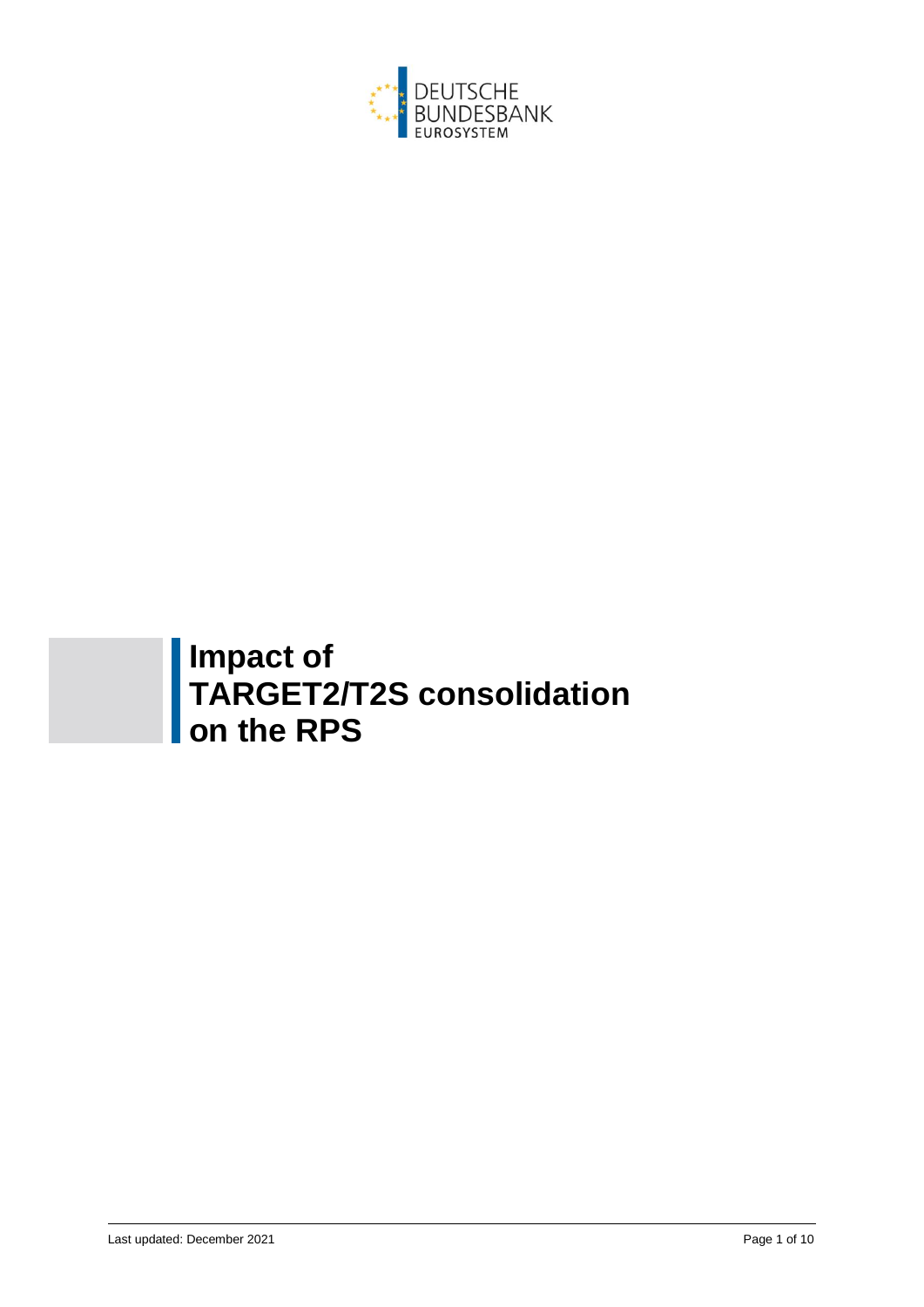# **Table of contents**

| $\mathbf 1$             |  |
|-------------------------|--|
| $\overline{2}$          |  |
| 2.1                     |  |
| 2.2                     |  |
| $\mathbf{3}$            |  |
| 3.1                     |  |
| 3.2                     |  |
| 3.3                     |  |
| $\overline{\mathbf{4}}$ |  |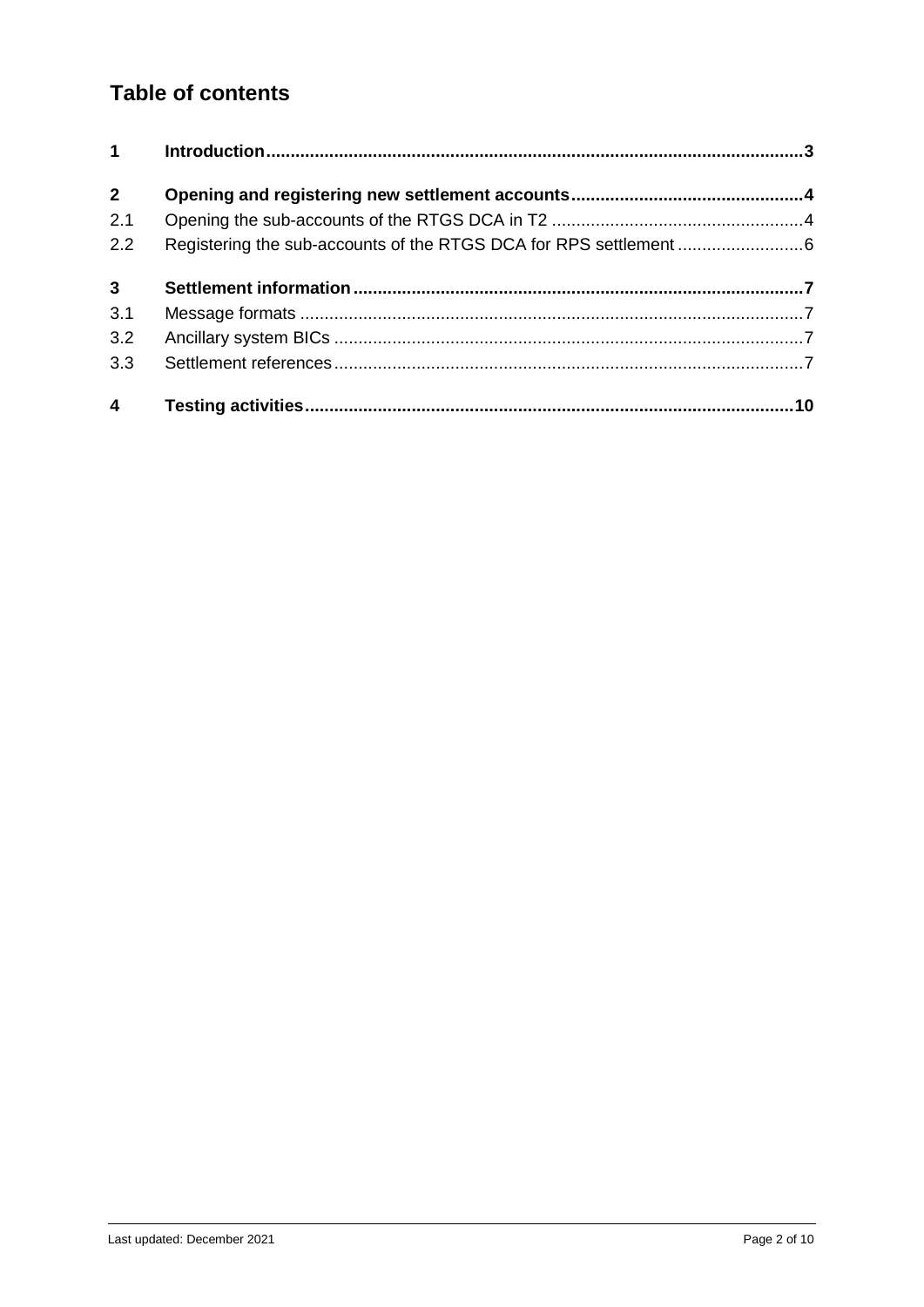# **1 Introduction**

As part of the TARGET2/T2S consolidation project, T2, the successor system to TARGET2, will go live in November 2022 and will thus replace TARGET2 at the same time. Core elements of the consolidation project are the introduction of a central liquidity management (CLM) module, the separation of traditional high-value payments from central bank operations and the introduction of the ISO 20022 standard across the board. The migration will take place as a "big bang" and will affect all users of the TARGET2 single shared platform – i.e. not only the payment service providers, but also the ancillary systems that currently carry out their financial settlement via the Ancillary System Interface (ASI).

The Bundesbank operates two such ancillary systems: the RPS SEPA-Clearer (SCL) and the RPS cheque processing service. This document describes the changes arising for the financial settlement in these systems as a result of the consolidation project. Whenever the term "RPS" is used in the following, this always includes both the SEPA-Clearer and the cheque processing service.

The services of the RPS use ASI procedure 6 (settlement on dedicated accounts, known as sub-accounts) for the financial settlement of payment files. In future, this will be referred to as procedure C. Nevertheless, this new name does not change the processes involved in this procedure – settlement operations in the RPS remain unchanged. The only changes to occur concern the way settlement references are recorded in credit and debit notifications as well as on account statements – due, in particular, to the changeover to the new XML message format.

The biggest change for RPS participants is that all accounts used for the RPS financial settlement will be newly set up in T2 (specifically: RTGS) and must be registered as settlement accounts. While the SEPA-Clearer and the cheque processing service currently carry out settlement on sub-accounts of accounts held in the payments module of TARGET2 (PM accounts), in future, settlement will take place on the sub-accounts of dedicated cash accounts (DCAs) in RTGS (RTGS DCAs). Point 2 of this document describes the opening and registering of these new settlement accounts.

If you have any further questions, please contact your customer service team (KBS).

#### **Important note:**

The changes outlined in this document are based on current information based on the specifications published by the Eurosystem and apply subject to the testing activities that will be carried out by the SEPA-Clearer and the cheque processing service in the T2 test environment over the coming months. The final procedural rules and specifications for both RPS services will, as usual, be published roughly six months prior to the go-live. There are plans to provide sample messages in advance for the settlement information described under point 3.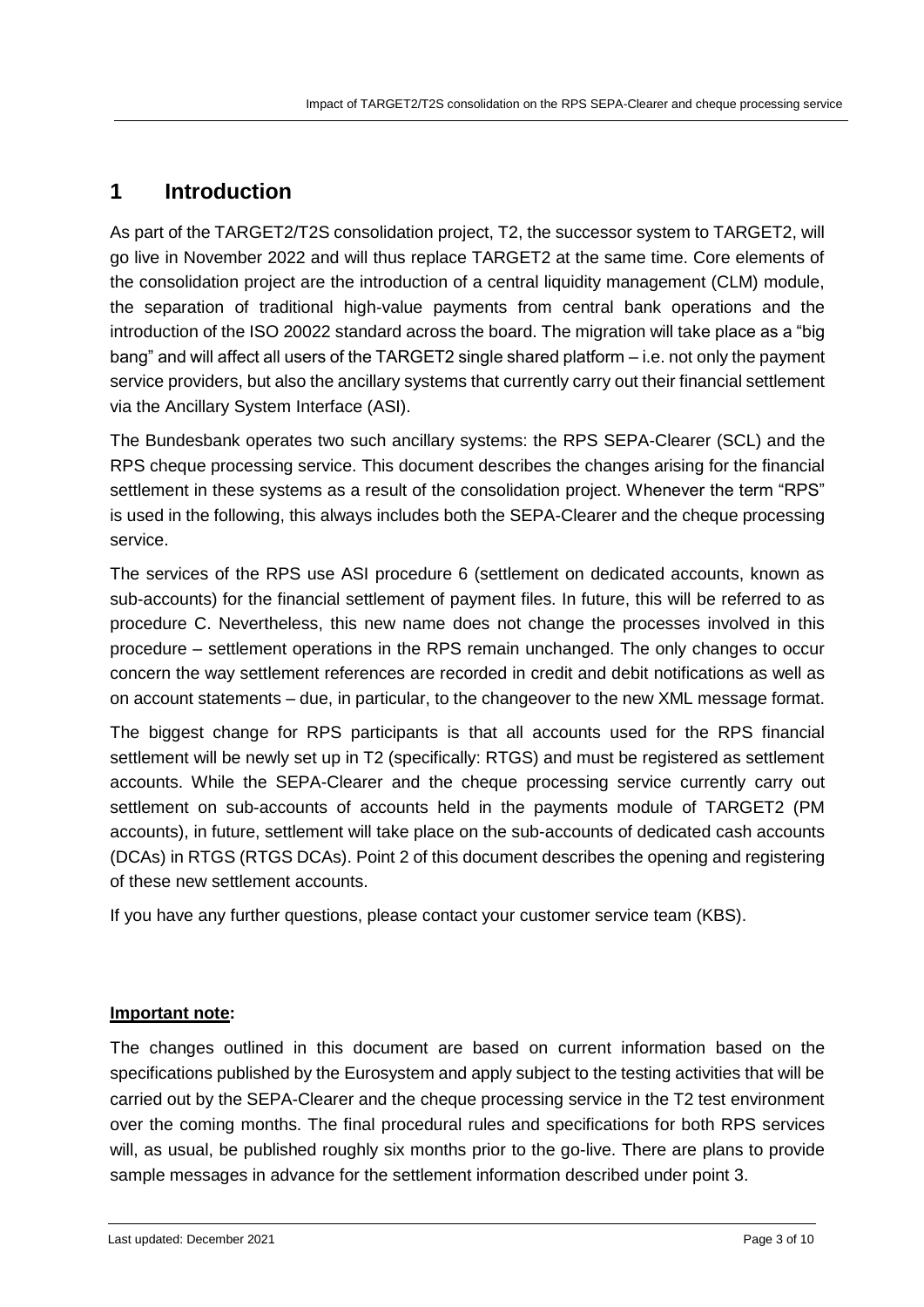## **2 Opening and registering new settlement accounts**

## 2.1 Opening sub-accounts of the RTGS DCA in T2

Sub-accounts for RPS settlement are opened using the new **T2 registration form**. This is an editable Excel file that includes integrated validation checks. The form can be downloaded and further information found on the Bundesbank's website.<sup>1</sup> Please note, in particular, the **Instructions for completing the T2 registration form**, the **TARGET Services Registration and onboarding guide** and the **information on submitting the form** available on the website.

The account numbers of the RTGS sub-accounts are predefined according to the following **naming convention**:

| <b>Account</b><br>type | <b>CB country Currency</b><br>code | code       | <b>Party BIC</b> | AS code    | <b>Sub</b><br>classification |
|------------------------|------------------------------------|------------|------------------|------------|------------------------------|
|                        | DE.                                | <b>EUR</b> | [BIC-11]         | <b>XXX</b> | [Free text $-$<br>14         |

"U" denotes the **account type** sub-account. "DE" is the **country code** for all accounts held with the Bundesbank. If the account is opened at another national central bank, the country code of the respective country is entered here. "EUR" is always the **currency code** for accounts used for RPS settlement.

The three-character **AS code** denotes the ancillary system for which the sub-account is used for settlement purposes. The RPS codes are as follows:

### **DE1** for the SEPA-Clearer **DE2** for the cheque processing service

14 characters of free text are available that can (but do not have to) be allocated by the account holder using permitted characters. The Bundesbank does not provide any specifications for this **free text**, but recommends entering the BIC of the linked RTGS DCAs, provided this is not identical to the party BIC. This may, for example, be the case if several RTGS DCAs are used.

Since the RPS uses AS settlement procedure C, the **sub-accounts must be linked to an RTGS DCA**, to which liquidity is automatically returned following completion of a settlement procedure. The RTGS DCA needs to be for the same party at the same central bank.

<sup>1</sup> [Registration form | Deutsche Bundesbank](https://www.bundesbank.de/en/tasks/payment-systems/target2-t2s-consolidation/registration-form-877126)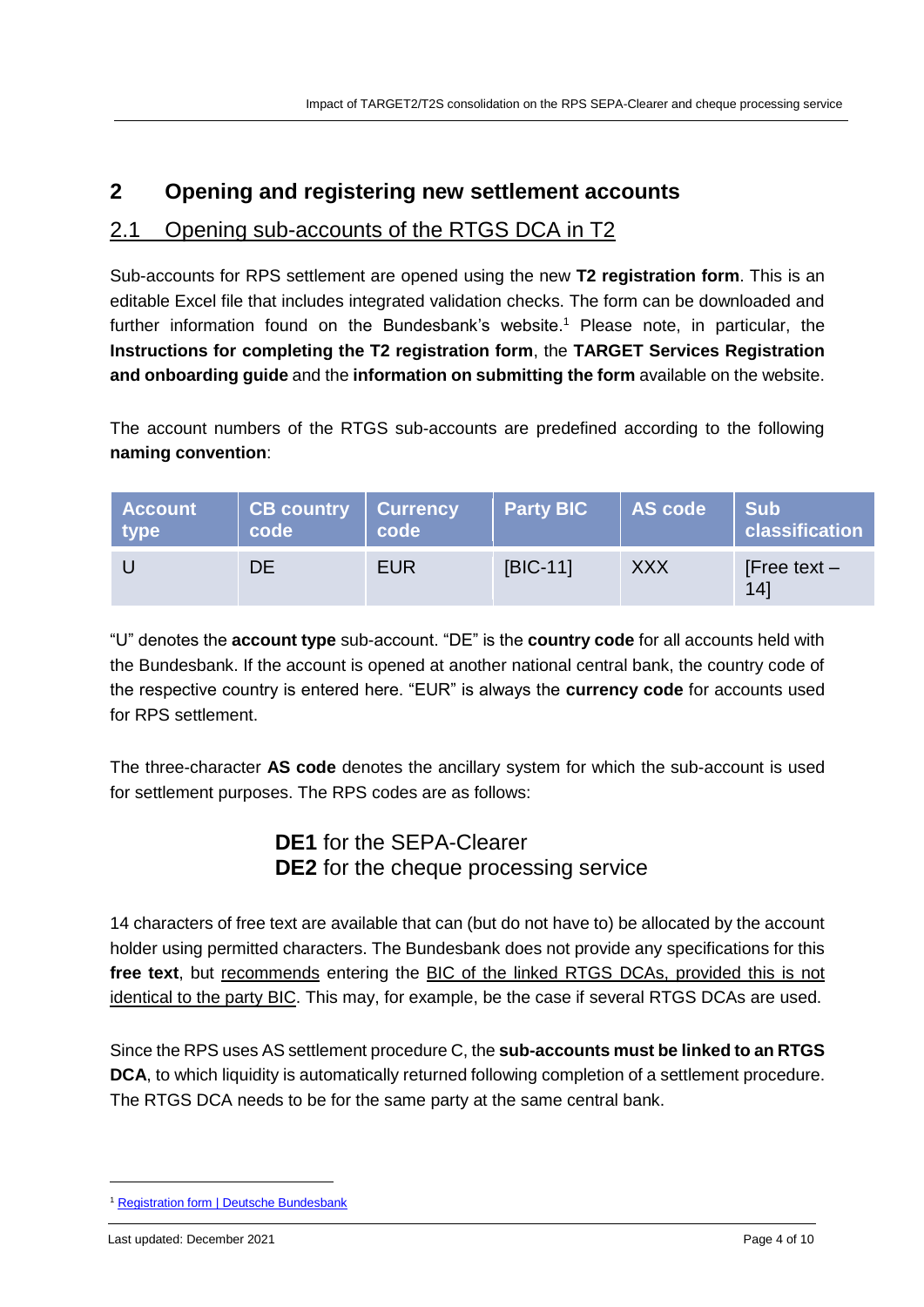In addition, both the sub-account and the linked RTGS DCA must be added to the **settlement bank account group** of the corresponding ancillary system. This takes place on screen 5 of the registration form: "Setting Up Groups".

The group names for the RPS are as follows:

## **DESMARKDEFFSCL** for the SEPA-Clearer **DESMARKDEFFSVD** for the cheque processing service

The registration form is to be submitted to the relevant KBS.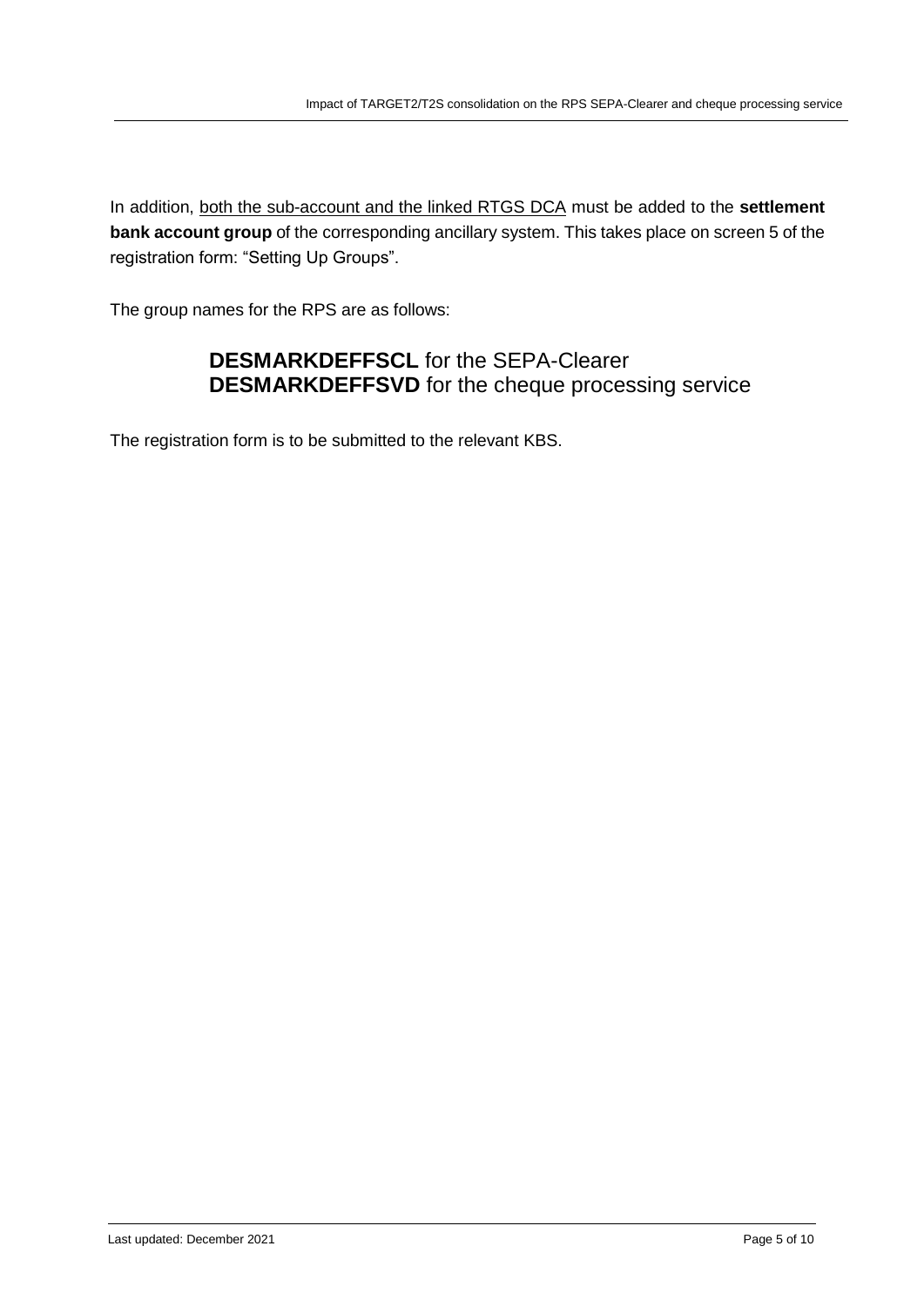## 2.2 Registering the sub-accounts of the RTGS DCA for RPS settlement

The new sub-accounts and their linked RTGS DCAs must be registered as settlement accounts for the RPS. To this end, the following forms are to be used:

## SEPA-Clearer: form **4791**, if a settlement agent is used: forms **4792 + 4793**

#### Cheque processing service: form **4780**, if a settlement agent is used: forms **4062 + 4063**

As is already the case today, two separate sub-accounts will be required in future in the case of participation in both ancillary systems. The forms are to be submitted to the relevant KBS, ideally together with the T2 registration form for live operations, in accordance with point 2.1.

#### **The forms for the SEPA-Clearer and the cheque processing service are currently being updated. We will inform you separately in 2022 about when the up-to-date version will be available on the Bundesbank's website and about the submission date.**

Institutions that act as the settlement agent for a number of indirect participants may, after prior arrangement, use a simplified registration procedure. Please get in touch with your contact persons at the Bundesbank about this.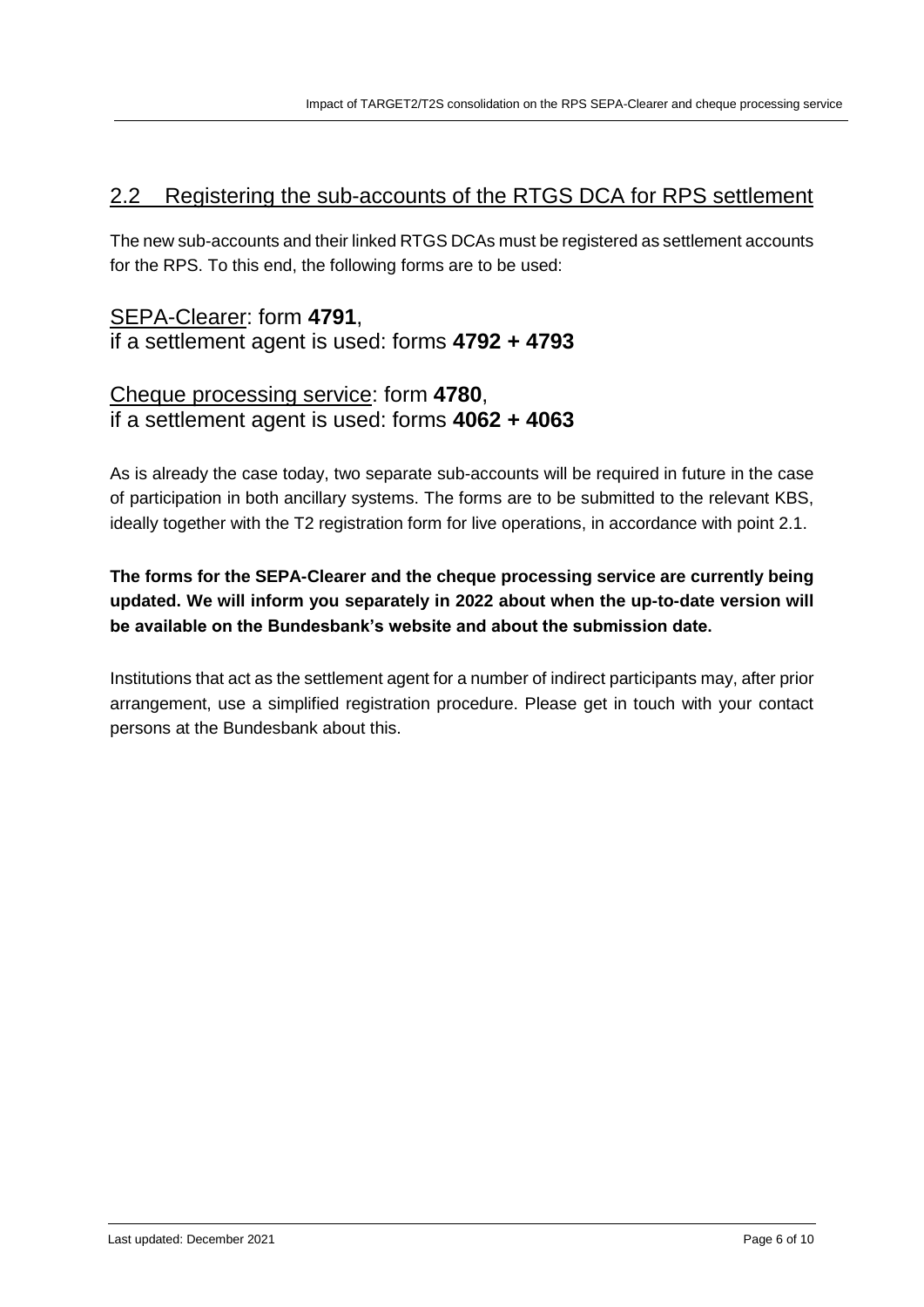## **3 Settlement information**

#### 3.1 Message formats

A core element of the TARGET2/T2S consolidation project is the changeover to the ISO 20022 standard for messages used by T2. As a result, settlement information will also be provided using the new message formats in future:

| <b>Message</b>                 | Old format | <b>New format</b> |
|--------------------------------|------------|-------------------|
| Credit/<br>debit notifications | MT 900/910 | camt.054.001.08   |
| Account statement              | MT 940/950 | camt.053.001.08   |

## 3.2 Ancillary system BICs

Each ancillary system will be set up as an AS party in the common reference data module (CRDM) for TARGET Services. The RPS will use the following BICs for this purpose:

### SEPA-Clearer: **MARKDEFFSCL**

# Cheque processing service: **MARKDEFFSVD**

You can use these BICs to assign booking items to the respective ancillary system. **Please note that these BICs differ from the AS BICs of the RPS currently used in TARGET2.**

### 3.3 Settlement references

#### 3.3.1 Transferring liquidity from the linked RTGS DCA to the sub-account

For the transfer of the liquidity required at the beginning of a settlement cycle initiated by RPS, the following reference is **currently** contained in field 21 of MT 900/910 or field 61, sub-field 7 of MT 940/950:

|                 | <b>Format</b>             | <b>Content</b>                                                          |
|-----------------|---------------------------|-------------------------------------------------------------------------|
| System          | 1-character, alphanumeric | "S" (SEPA-Clearer) or                                                   |
|                 |                           | "E" (cheque processing)                                                 |
| AS action       | 2-character, alphanumeric | "C" (current order) + No of cycles                                      |
| Date            | 2-character, numeric      | "TT" (processing day)                                                   |
| Sequence number | 2-character, numeric      | Sequence number (positions 23 and<br>24) of the relevant sub-account    |
| Serial number   | 9-character, numeric      | Unambiguous serial number within the<br>preceding reference information |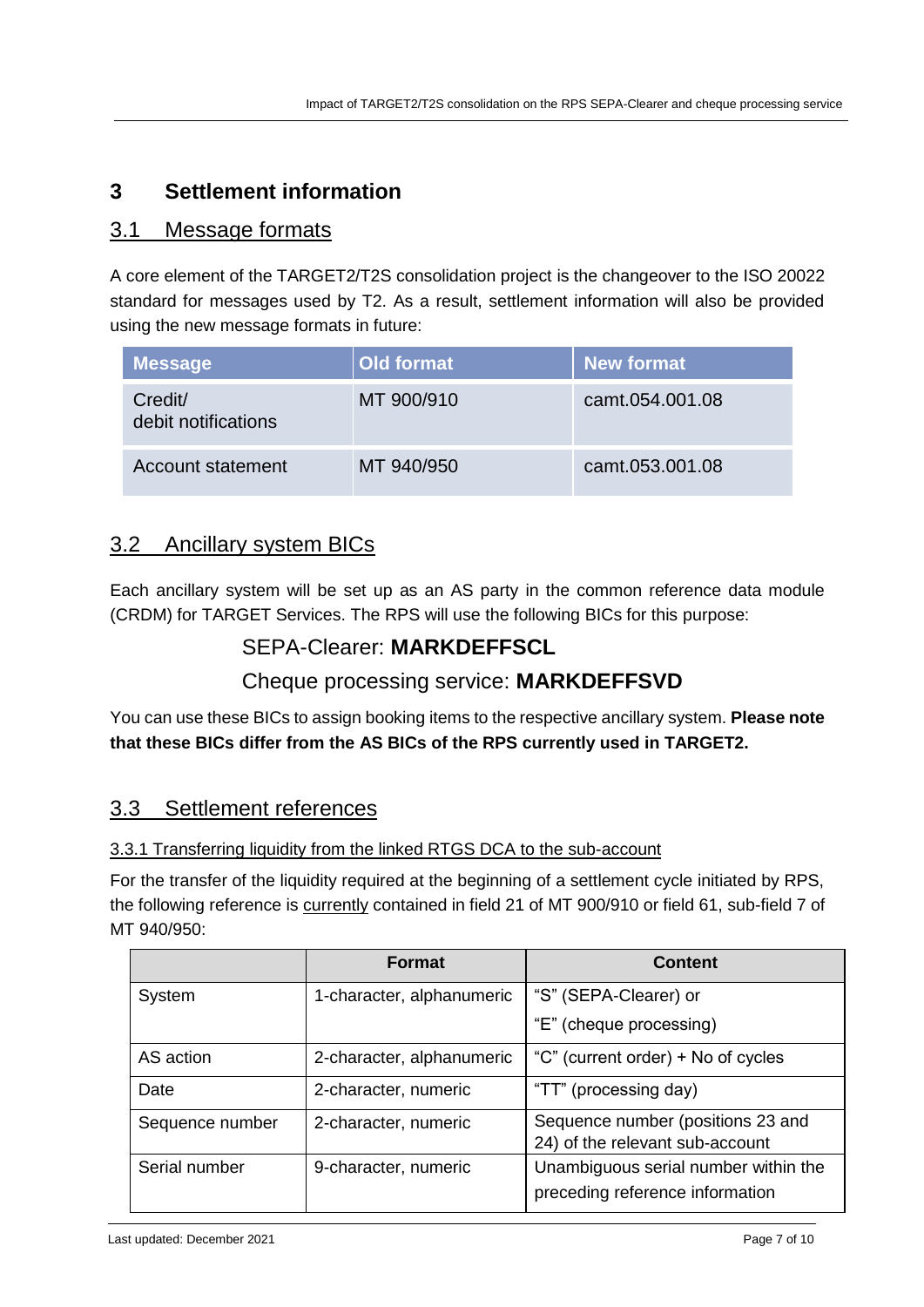The new structure of the sub-account ID does not contain a sequence number. **The default characters "00" are therefore entered for these two positions in the reference.**

In future, the reference, unchanged apart from the above, will be specified in the following elements:

MT 900/910 field 21 **camt.054 <EndtoEndId>** under <TxDtls><Refs>

MT 940/950 field 61, sub-field 7 **camt.053 <EndtoEndId>** under <TxDtls><Refs>

In addition, field 72 of MT 900/910 currently supports the code word "ASINF" followed by the information given below.

|                      | <b>Format</b>             | <b>Content</b>                                                                                                                                            |
|----------------------|---------------------------|-----------------------------------------------------------------------------------------------------------------------------------------------------------|
| <b>Current order</b> | 3-character, constant     | "CUO" (current order)                                                                                                                                     |
| Processing cycle     | 2-character, numeric      | Phase 90 to 99 (SCL) or                                                                                                                                   |
|                      |                           | Phase 05 to 07 (cheque processing)                                                                                                                        |
| Settlement cycle     | 2-character, alphabetical | First character: "I", "O" or "X"<br>$I =$ Input (submitted bulk)<br>$O =$ Output (delivered bulk)<br>$X =$ Error (settlement of rejected<br>transactions) |
|                      |                           | Second character:                                                                                                                                         |
|                      |                           | $A = SCT$ service of the SCL                                                                                                                              |
|                      |                           | $B = SDD$ service of the SCL                                                                                                                              |
|                      |                           | $C = SCC$ service of the SCL                                                                                                                              |
|                      |                           | $E =$ cheque processing service                                                                                                                           |

In future, this information will be contained in the unstructured remittance information (element **<RmtInf><Ustrd>** under <TxDtls>) of **camt.054**.

Furthermore, the code "LIAS" (Immediate  $LT -$  intra-service AS on behalf) in the field <LclInstrm><Prtry> indicates that this is a liquidity transfer initiated by the ancillary system.

At present, the AS BIC and settlement time are also stated in field 61, sub-field 9 on account statements:

MARKDEFFCLC/hhmmss for the SEPA-Clearer or

MARKDEFFEDE/hhmmss for the cheque processing service

In future, the BIC of the ancillary system will be shown in camt.053 in <DbtrAgt> under **<TxDtls><RltdAgts>, whereby the new AS party BICs mentioned under point 3.1 will be used. Field <BookgDt><DtTm> shows the settlement time.**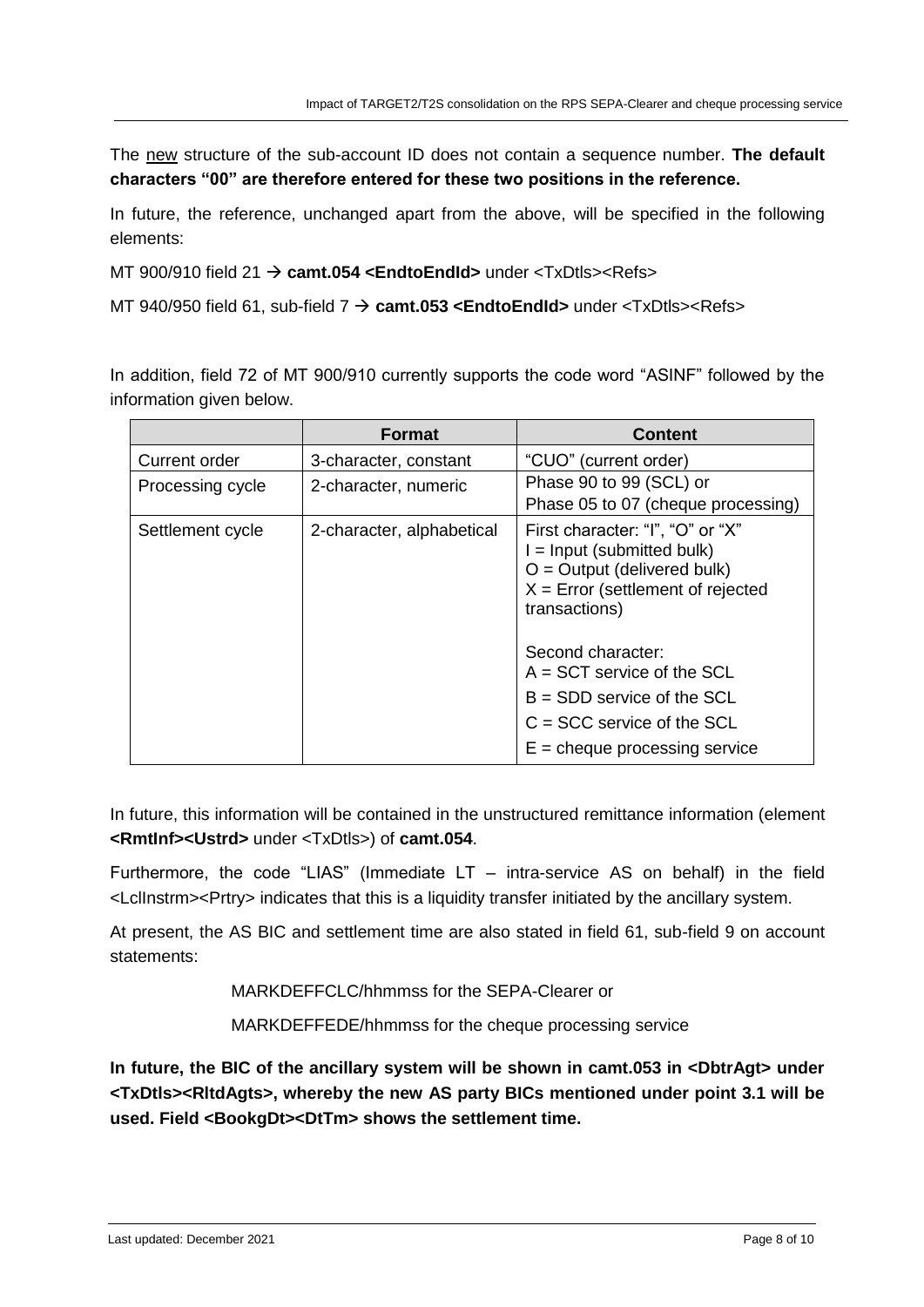#### 3.2.2 Financial settlement of bulks on the sub-account

When the bulks settled in the RPS are currently booked on participants' sub-accounts, the settlement reference is structured as follows:

|                     | <b>Format</b>             | <b>Content</b>                                                                                                                                                                                                                                                                                                    |
|---------------------|---------------------------|-------------------------------------------------------------------------------------------------------------------------------------------------------------------------------------------------------------------------------------------------------------------------------------------------------------------|
| System              | 1-character, alphanumeric | "S" (SEPA-Clearer) or<br>"E" (cheque processing)                                                                                                                                                                                                                                                                  |
| AS action           | 2-character alphabetical  | First character: "I", "O" or "X"<br>$I =$ Input (submitted bulk)<br>$O =$ Output (delivered bulk)<br>$X =$ Error (settlement of rejected<br>transactions)<br>Second character:<br>$A = SCT$ service of the SCL<br>$B = SDD$ service of the SCL<br>$C = SCC$ service of the SCL<br>$E =$ cheque processing service |
| <b>Current date</b> | 2-character, numeric      | Day of the current month                                                                                                                                                                                                                                                                                          |
| File ID (internal)  | 6-character, numeric      | Internal file ID                                                                                                                                                                                                                                                                                                  |
| Bulk ID (internal)  | 3-character, numeric      | Bulk number within the file                                                                                                                                                                                                                                                                                       |
| Serial number       | 2-character, numeric      | Serial number                                                                                                                                                                                                                                                                                                     |

**This reference remains unchanged** and will be shown in the following elements in future:

MT 900/910 field 21 **camt.054 <EndtoEndId>** under <TxDtls><Refs>

MT 940/950 field 61, sub-field 7 **camt.053 <EndtoEndId>** under <TxDtls><Refs>

**Additional information, particularly the bulk ID and the instructing/instructed agent BIC,** is currently indicated by the code word "ASINF" in field 72 of MT 900/910. In future, this will be shown in the unstructured remittance information of **camt.054** (element **<RmtInf><Ustdr>**  under <TxDtls>).

In the cheque processing service as well as when settling direct debit files in the SEPA-Clearer, partial settlements can occur in rare, exceptional cases, meaning the settlement amount does not correspond to the bulk amount. To indicate such cases, the reference "ASINF" is currently supplemented in the debit or credit notification by the letter "P" (partial). **For technical reasons, the last position in this reference in the remittance information of camt.054 will always contain an entry in future: under normal conditions, i.e. when the total bulk is settled, an "F" (full) will be entered, and in the rare event of a partial settlement, a "P" will continue to be used.** This also applies to the SCT service of the SEPA-Clearer, although partial settlement cannot occur in the settlement of credit transfers and thus an "F" will always be used.

For details on ancillary system BICs and settlement time information in account statements, see section 3.2.1.